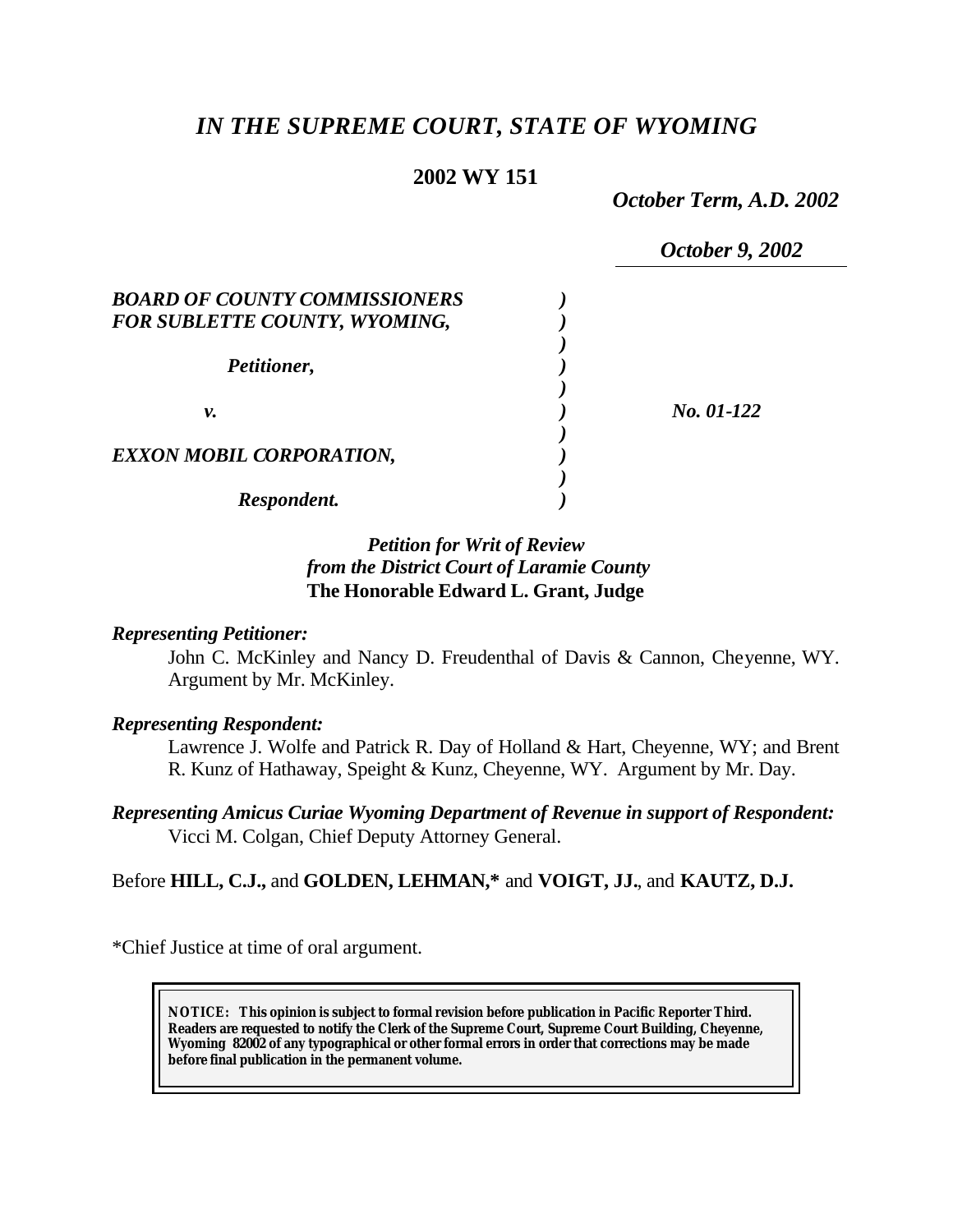# **KAUTZ, District Judge.**

[¶1] The Wyoming Department of Revenue (DOR) determined and certified valuations of Exxon Mobil's gas production for the tax year 1998. That certification was dated June 24, 1998. Apparently unhappy with the amount of tax Sublette County would receive, the Sublette County Commissioners filed an administrative contested case with the Wyoming State Board of Equalization (SBOE) on July 14, 1998. In that case the County claimed that 1998 tax assessments against Exxon Mobil were incorrect because Exxon Mobil improperly reported gas production in the county, because improper deductions were allowed in valuing the production, and because flared or vented gas was not included in Exxon Mobil's production.

[¶2] During the course of the case, Sublette County sought to compel discovery from Exxon Mobil about its gas production. The County sought records regarding production for years prior to 1997 as well as the year in question. Exxon Mobil objected and resisted that discovery, claiming it was beyond the scope of the contested case. The SBOE issued an order compelling discovery, and Exxon Mobil filed a petition for writ of review of the discovery order with the district court. The district court determined that Sublette County's administrative case was improper because it failed to identify specific errors on the part of the DOR. The district court held that the administrative case improperly challenged the conduct of Exxon Mobil and attempted to invade the statutory duties of the DOR. Further, the district court required substantial modification of the County's claims before discovery could proceed.

[¶3] Sublette County then petitioned this court for a Writ of Review of the district court's decision. We granted that Petition to address, in part, the "County's role in a contested case before the Board of Equalization pursuant to Wyo. Stat. Ann. § 39-11-102.1(c) (LexisNexis 2001)."

[¶4] We affirm the district court to the extent of its order and remand the case to the district court to require dismissal.

### **ISSUES**

[¶5] Petitioner Board of County Commissioners for Sublette County lists the following issues:

I. Whether the district court Order on Writ of Review violates the Wyoming Administrative Procedure Act ("WAPA"), Wyoming Tax Statutes, Wyoming case law, and Sublette County's due process rights?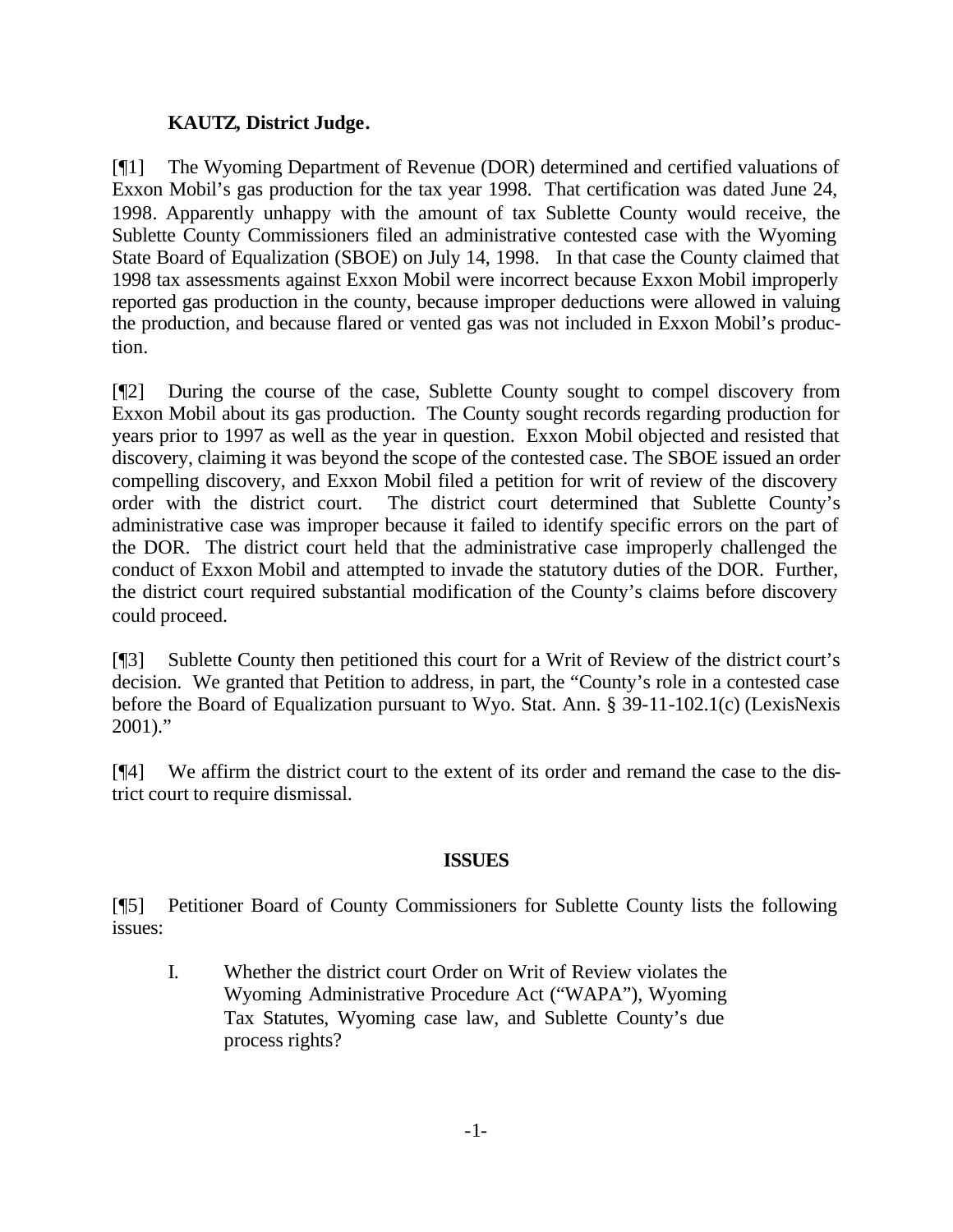- II. Whether the State Board of Equalization's discovery order in this contested case was consistent with law and within the Board's authority?
- III. Whether the district court had subject matter jurisdiction of the State Board of Equalization's discovery order?

Respondent, Exxon Mobil Corporation, states the issues as:

- 1. Does Sublette County have statutory authority to appeal decisions of the Wyoming Department of Revenue to the State Board of Equalization?
- 2. If the County has such authority, what final decisions may the County appeal?
- 3. Did the district court correctly determine that the State Board failed to limit the scope of the County's appeal to errors by the Department of Revenue, as required by law?
- 4. Did the district court properly accept Exxon Mobil's Petition for Writ of Review?

[¶6] We granted the Petition for Writ of Review in this case finding that it presented an issue of importance relating to a county's role in a contested case before the Board of Equalization pursuant to Wyo. Stat. Ann. § 39-11-102.1(c) (LexisNexis 2001). The central issue here is whether Sublette County has statutory authority to bring the contested case before the SBOE. A secondary issue is whether the district court properly defined the scope of such a contested case. A final issue is whether the district court properly accepted Exxon Mobil's petition for writ of review.

### **STANDARD OF REVIEW**

[¶7] Sublette County's right (or lack thereof) to an appeal is statutory and jurisdictional. *Basin Elec. Power Coop., Inc. v. Dep't of Rev.*, 970 P.2d 841, 847 (Wyo. 1998) (citing *Pritchard v. State Div. of Voc. Rehab., Dep't of Health & Social Servs.*, 540 P.2d 523, 524 (Wyo. 1975)). Statutory interpretation is a question of law, for which the standard of review is *de novo*. *Sellers v. Dooley Oil Transp.*, 2001 WY 44, ¶10, 22 P.3d 307, ¶10 (Wyo. 2001) (quoting *Cargill v. State, Dep't of Health, Div. of Health Care Financing*, 967 P.2d 999, 1001 (Wyo. 1998)).

[¶8] This court is directed to "decide all relevant questions of law." Wyo. Stat. Ann. § 16- 3-114(c) (LexisNexis 2001). We are not bound by the decision of the district court, but con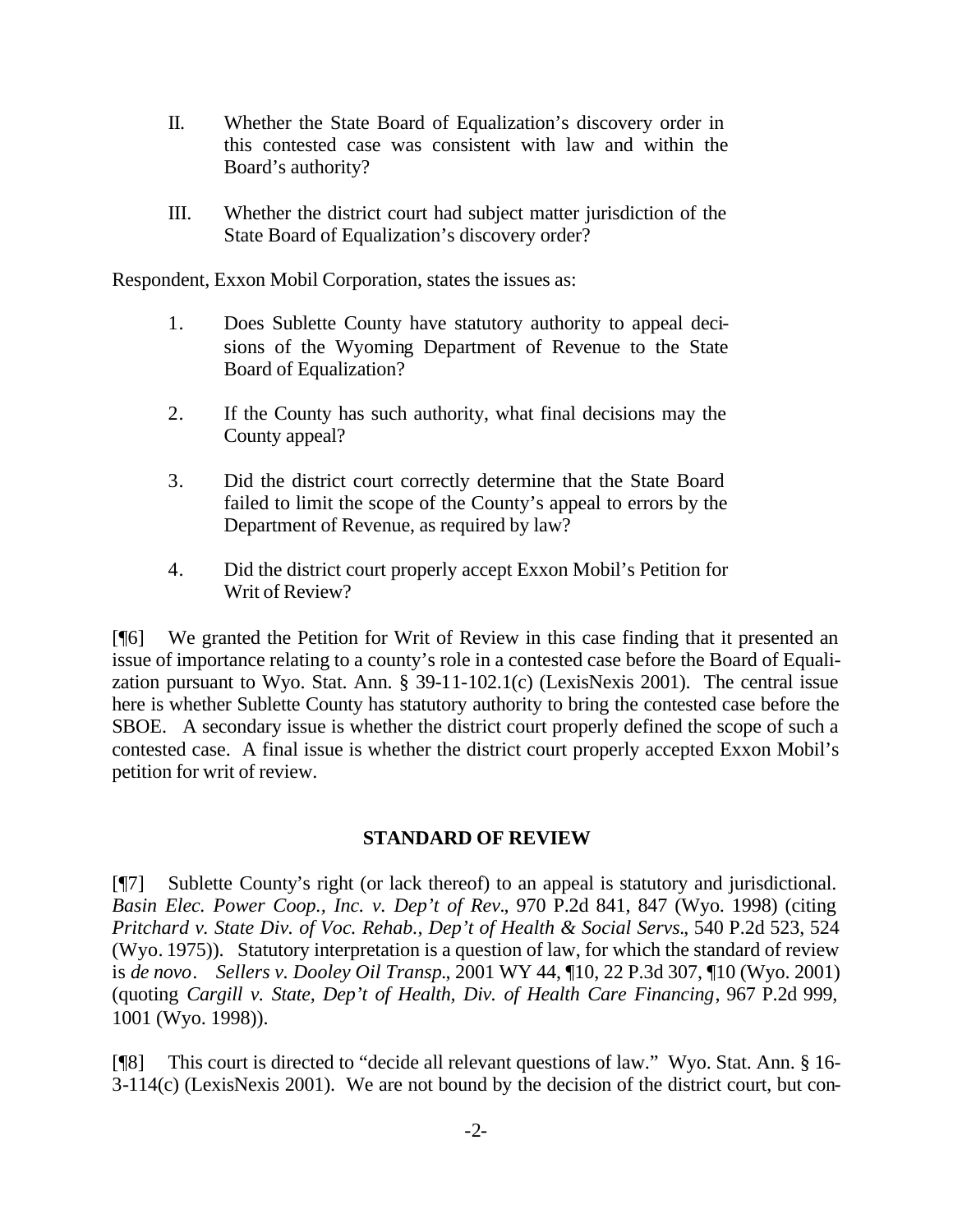duct an independent inquiry into the matter just as if it had proceeded directly to us from the agency. *Hat Six Homes, Inc. v. State, Dep't of Employment*, 6 P.3d 1287, 1291 (Wyo. 2000).

## **MINERAL TAXATION IN WYOMING**

[¶9] The Wyoming Constitution mandates that mineral taxes be assessed differently than normal property taxes. Wyo. Const. art. 15, § 3, entitled *Taxation of mines and mining claims*, reads:

> All mines and mining claims .. . shall be taxed in addition to the surface improvements, and *in lieu* of taxes on the lands, on the gross product thereof, as may be prescribed by law; provided, that the product of all mines shall be taxed in proportion to the value thereof.

(Emphasis added.) This has been called "[t]he most noteworthy feature of the Wyoming property tax . . . ." E. George Rudolph, *Wyoming Local Government Law* 230 (1985). Commenting on Wyo. Const. art. 15, § 3, two other authors indicate:

> This section provides for a gross products tax on all valuable minerals in proportion to their value. This tax [is] in addition to taxes paid on surface improvements, but it is in lieu of taxes on the land. The legislature is responsible for determining the appropriate tax rate.

Robert B. Keiter and Tim Newcomb, *The Wyoming State Constitution* 218 (1993).

[¶10] It is interesting to note that Dean Rudolph wrote, "In spite of its importance, the gross products tax has not, over the years, presented many legal issues of a fundamental nature. Most of the issues that do arise are beyond the scope of this work *because assessments are handled entirely at the state level***.**" E. George Rudolph, *Wyoming Local Government Law* 230 (emphasis added and footnote omitted). At the risk of pointing out the obvious, Rudolph's book is about Wyoming local government, with many chapters about counties, and yet he felt the gross products tax to be beyond the scope of his work.

[¶11] The process of "valuing" mineral production for tax purposes is lengthy, involving these steps:

> 1. The taxpayer files monthly severance tax returns. Wyo. Stat. Ann. § 39- 14-207(a)(v) (LexisNexis 2001).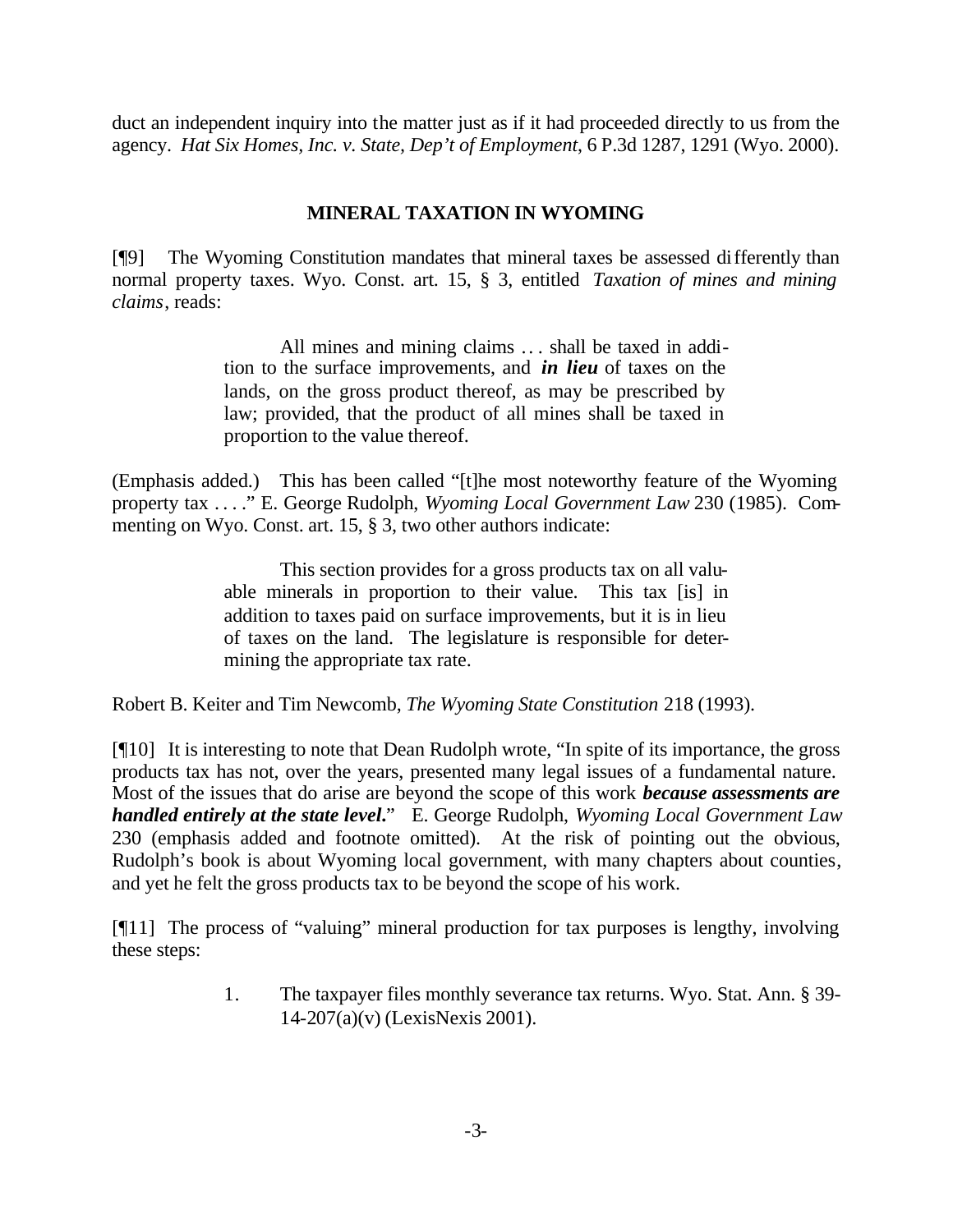- 2. The taxpayer files an ad valorem tax return by February 25 in the year following production, and certifies its accuracy under oath. Wyo. Stat. Ann. § 39-14-207(a)(i) (LexisNexis 2001).
- 3. The Department of Revenue values the production at its fair market value based on the taxpayer's ad valorem return. Wyo. Stat. Ann. § 39- 14-202(a)(ii) (LexisNexis 2001).
- 4. The Department of Revenue then certifies the valuation to the county assessor of the county the minerals were produced in to be entered on the assessment rolls of the county. Wyo. Stat. Ann.  $\S$  39-14-202(a)(iii) (LexisNexis 2001).
- 5. The taxpayer then has one year to file an amended ad valorem return requesting a refund. Wyo. Stat. Ann. § 39-14-209(c)(i) (LexisNexis 2001).
- 6. The Department of Audit has five years from the date the return is filed to begin an audit, and must complete the audit within two years. Wyo. Stat. Ann. § 39-14-208(b)(iii), (v)(D), (vii) (LexisNexis 2001).
- 7. Any assessment resulting from an audit must be issued within one year after the audit is complete. Wyo. Stat. Ann.  $\S$  39-14-208(b)(v)(E) (LexisNexis 2001).

[¶12] During the valuation process the taxpayer and the DOR are statutorily provided with rights to appeal. Wyo. Stat. Ann. § 39-14-203(b)(viii) and (ix) (LexisNexis 2001) provide for the taxpayer and the DOR to be involved in deciding the valuation method used. These statutes specify that the taxpayer or the DOR may appeal the valuation method to the SBOE. Wyo. Stat. Ann. §39-13-102(n) (LexisNexis 2001) specifies that the taxpayer may object to the certified valuation. Wyo. Stat. Ann.  $\S 39-14-208(b)(v)(F)$  specifies that a taxpayer may file a response or appeal to an audit. If a dispute arises during the valuation process, the DOR and the taxpayer may reach a compromise and settlement about the amount of tax due. Wyo. Stat. Ann. § 39-11-103(a)(ii). None of these specific statutes about appeals or settlement give any appeal rights to counties. Counties are not involved in the valuation process.

### **DISCUSSION**

### **I. Judicial Estoppel**.

[¶13] The parties' dispute predates this case. In *Exxon Corp. v. Bd. of County Comm'rs, Sublette County*, 987 P.2d 158 (Wyo. 1999), Exxon argued that the County should have appealed to the SBOE (as it did here) rather than petitioning under Wyo. Stat. Ann. § 39-1-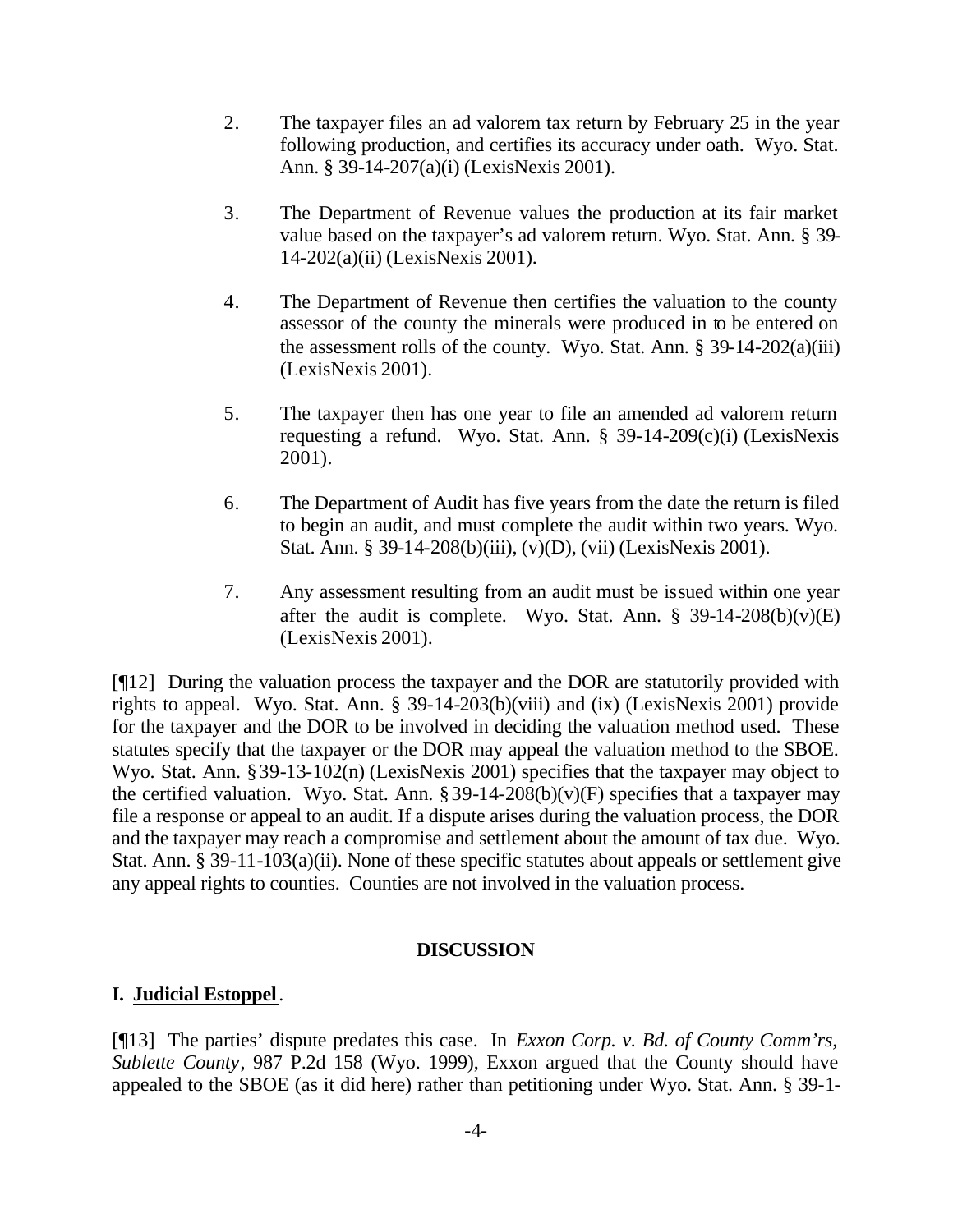304(a)(xiv) (Michie 1997) (Repealed, now Wyo. Stat. Ann. § 39-11-102.1(c)(x) (Lexis 2001)). The County now asserts that Exxon is estopped from arguing that a county cannot appeal, because it took an opposite position in the prior case.

[¶14] This argument is fatally flawed because "in no event will judicial estoppel apply to legal conclusions based on undisputed facts." *Ottema v. State ex rel. Worker's Compensation Div.*, 968 P.2d 41, 46 (Wyo. 1998) (citing *Bredthauer v. TSP*, 864 P.2d 442, 445 (Wyo. 1993)). It is undisputed that Sublette County filed an appeal with the SBOE, and whether the county had the power to do this is a question of law. Judicial estoppel is inapplicable.

# **II. Timeliness of Review/Mootness**.

[¶15] The SBOE entered an order compelling discovery on April 12, 2000. W.R.A.P. 13.03(a) required a petition for review "within 11 days after entry of the order from which relief is sought." (A 2001 amendment changed the time to 15 days.) Exxon did not file its petition with the district court within that eleven-day period. The discovery dispute continued, and the SBOE entered additional discovery orders on October 2, 2000, and October 26, 2000. The October 26, 2000 order vacated the October 2, 2000 order and set specific times and procedures to follow in discovery. Exxon Mobil filed a petition for writ of review with the district court on November 2, 2000. The County argues that because no petition was filed within eleven days of the original order, the district court should have rejected Exxon Mobil's petition.

[¶16] Under W.R.A.P. 13.01(b) the district court had discretion to grant Exxon Mobil's Petition for Writ of Review. We review the district court's decision to grant the petition for abuse of discretion. An abuse of discretion analysis considers the "reasonableness of the choice made by the trial court." *Vaughn v. State*, 962 P.2d 149, 151 (Wyo. 1998).

[¶17] The district court's decision to consider the petition was reasonable. The issues were not simple discovery disputes but questions about the availability and scope of an appeal before the SBOE. We issued our decision in *Amoco Prod. Co. v. State Bd. of Equalization*, 12 P.3d 668 (Wyo. 2000), while the discovery dispute continued. That decision addressed, to some extent, the role of the SBOE in administrative appeals and contributed to the issues raised by Exxon Mobil. Exxon Mobil timely filed its petition for writ of review with the district court. The October 2000 orders differed from the April 2000 order and were appropriate for review.

[¶18] Under the SBOE orders compelling discovery, Exxon Mobil produced some of the discovery material and designated a substantial amount of additional material for discovery. Sublette County claims that neither the district court nor this court should consider the present petition for review because the discovery issues are moot. An issue is moot, and not reviewable on appeal, when an event occurs which makes a determination of the issues unnecessary. *Davidson v. Sherman*, 848 P.2d 1341, 1348 (Wyo. 1993). An exception to the principle exists "when the case presents a controversy capable of repetition yet evading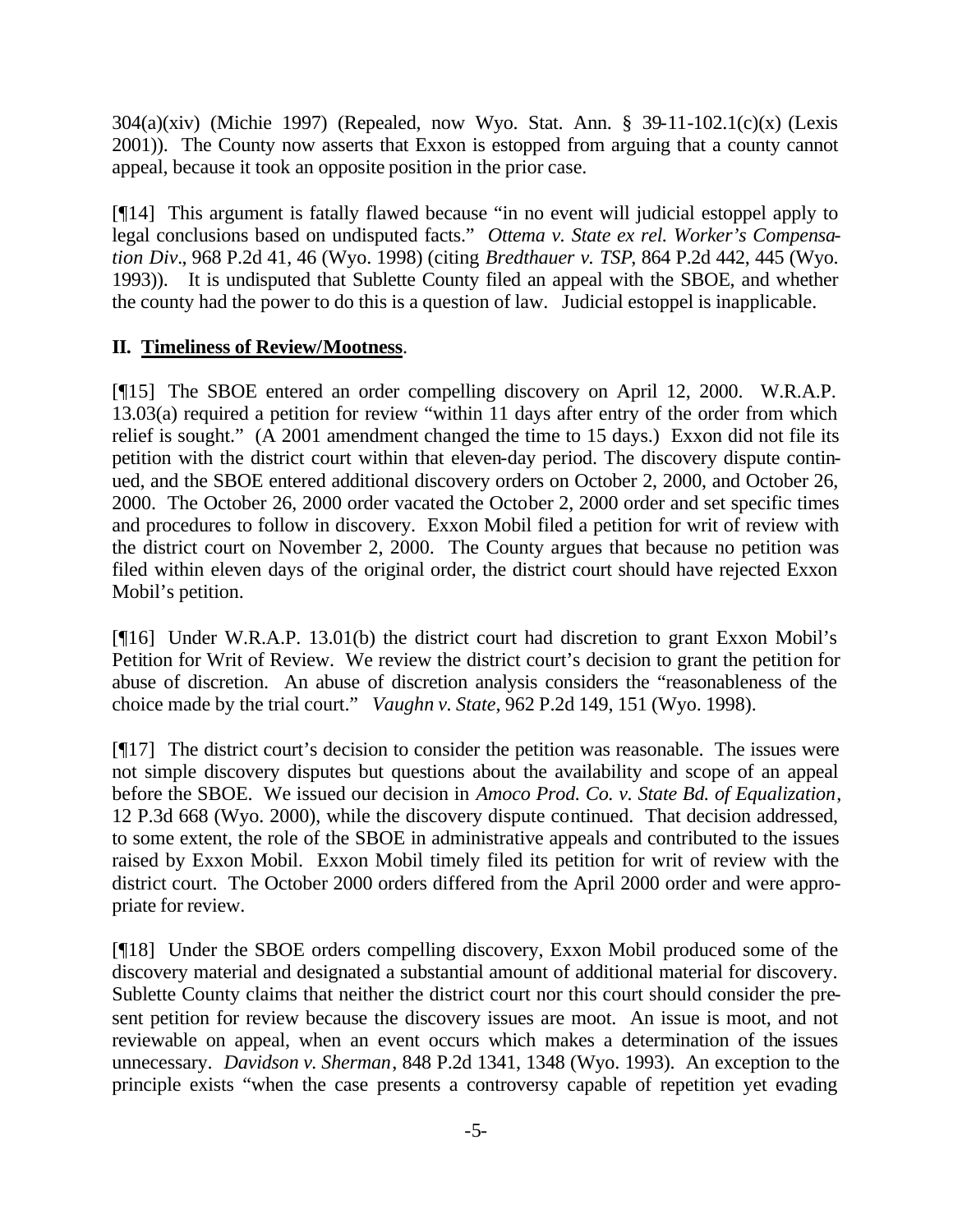review." *Id.* This exception applies here. Although some discovery occurred, the central issue about the scope of an administrative appeal by a county remains, is likely to arise in other cases, and would evade review if we determined that the case was moot. We determine that this case was properly before the district court (and is properly before us).

# **III. Non Discovery Issues**.

[¶19] The district court issued an order that reversed and vacated the SBOE's October 2000 discovery orders. It also ordered that the County's contested case was limited to "specific errors alleged to have been committed by the Department, not the taxpayer," and prohibited the SBOE from considering claims which would result in a separate audit of Exxon Mobil or would invade statutory functions of the DOR (such as selecting a valuation method). The County asserts that the district court lacked subject matter jurisdiction to address these additional matters because they were beyond the scope of the October 26, 2000 discovery order. The County characterizes these additional orders as "merely advisory" and improper.

[¶20] The County's argument fails for two reasons. First, the writ of review granted by the district court related to the proper scope of discovery in the case before the SBOE. The district court was required to define the extent of a contested case brought by a county in order to determine the appropriate scope of discovery. The district court's rulings about the scope of the case were not advisory but were an inherent part of its decision on the scope of discovery.

[¶21] Second, the County's position incorrectly limits the scope of a reviewing court's authority on a writ of review. When a writ of review is granted, the reviewing court "*may* set forth the particular issue or point of law which will be considered." W.R.A.P. 13.07 (emphasis added). The reviewing court's review is not limited to only an issue defined by the respondent. Instead the reviewing court may "reverse, vacate, remand or *modify* the decision for errors appearing on the record." W.R.A.P. 13.08 (emphasis added). The reviewing court can review the entire record for abuse of discretion. *V-1 Oil Co. v. Ranck*, 767 P.2d 612, 616 (Wyo. 1989). The district court properly reviewed the scope of the contested case.

# **IV. County's Authority to Appeal**.

[¶22] A county "has no sovereign power other than that granted by the legislature." *River Springs Ltd. Liability Co. v. Board of County Comm'rs of County of Teton*, 899 P.2d 1329, 1335 (Wyo. 1995).

> A county is a political subdivision of the state, created to aid in the administration of government. . . . As an arm of the state, the county has only those powers expressly granted by the constitution or statutory law or reasonably implied from powers granted.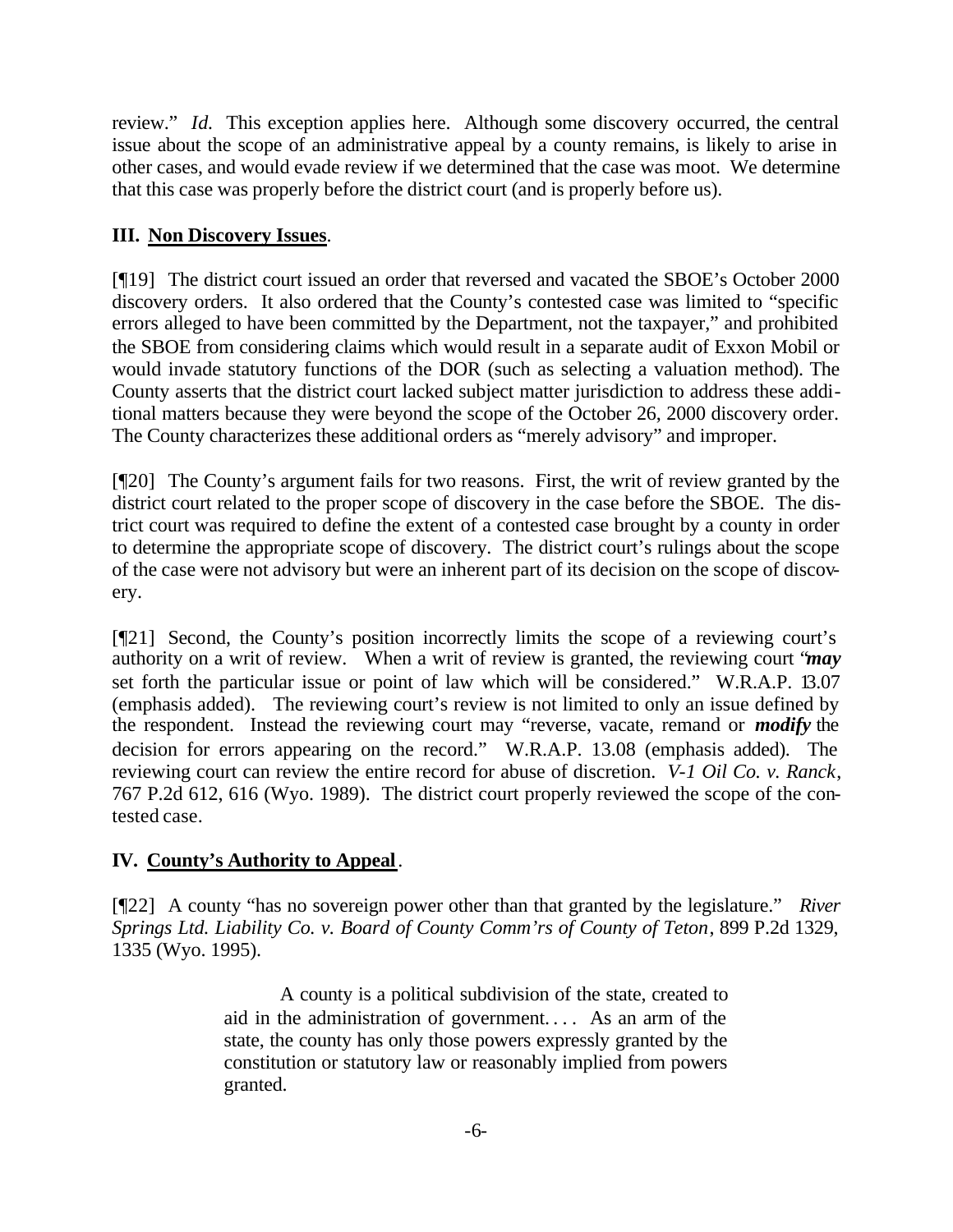*Dunnegan v. Laramie County Comm'rs*, 852 P.2d 1138, 1142 (Wyo. 1993). No statute expressly grants counties in Wyoming the authority to file contested cases appealing ad valorem tax decisions. Several statutes allow the taxpayer or the DOR to appeal at various points in the ad valorem tax process, but none of the those statutes mention counties.

[¶23] Sublette County argues that Wyo. Stat. Ann. § 39-11-102.1(c) (Lexis 1999) implies the authority of a county to appeal ad valorem tax decisions to the SBOE. This statute states:

> The state board of equalization shall perform the duties specified in article 15, section 10 of the Wyoming constitution and shall hear appeals from county boards of equalization and review final decisions of the department upon application of any interested person adversely affected, including boards of county commissioners for the purposes of this subsection, under the contested case procedures of the Wyoming Administrative Procedure Act.

On its face, this statute does not grant any authority to boards of county commissioners. It simply describes duties of the SBOE. The question here is whether the statutory obligation of the SBOE to review decisions on the application of boards of county commissioners impliedly empowers counties to bring those appeals.

[¶24] This court has often discussed statutory construction.

[W]e look first to the plain and ordinary meaning of the words to determine if the statute is ambiguous. A statute is clear and unambiguous if its wording is such that reasonable persons are able to agree on its meaning with consistency and predictability. Conversely, a statute is ambiguous if it is found to be vague or uncertain and subject to varying interpretations. We have said that divergent opinions among parties as to the meaning of a statute may be evidence of ambiguity. However, the fact that opinions may differ as to a statute's meaning is not conclusive of ambiguity. Ultimately, whether a statute is ambiguous is a matter of law to be determined by the court.

*Campbell County Sch. Dist. v. Catchpole*, 6 P.3d 1275, 1285 (Wyo. 2000) (citations omitted).

[¶25] Wyo. Stat. Ann. § 39-11-102.1(c) (LexisNexis 2001) is subject to varying interpretations. It may mean that the SBOE must hear appeals brought by counties if counties are expressly granted the authority to appeal elsewhere, or it may mean that counties have the authority to file contested case appeals. If it grants such authority to counties, it may mean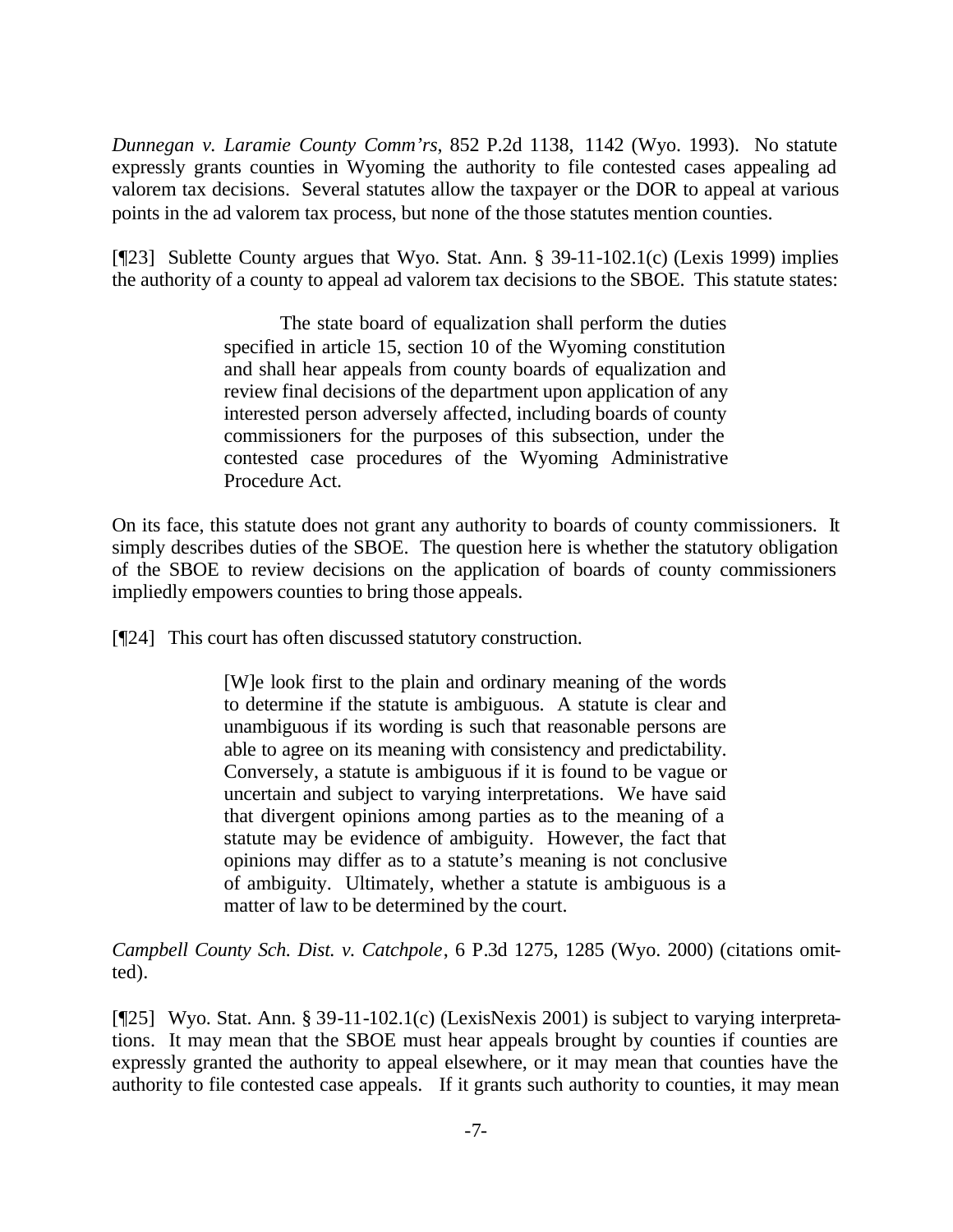that counties only may file contested cases on issues not specifically addressed in other statutes, or it may give counties authority to challenge issues which other statutes reserve for the DOR or the state (i.e., valuation method). This statute is ambiguous.

[ $[26]$ ] The history of Wyo. Stat. Ann.  $\S 30-11-102.1(c)$  (Lexis 2001) may be helpful in resolving the ambiguity. "Legisprudence (the jurisprudence of legislation)" is helpful in determining what the legislature intended. *Parker Land & Cattle Co. v. Game & Fish Comm'n*, 845 P.2d 1040, 1042 (Wyo. 1993). In 1977, Wyo. Stat. § 39-1-304(a) read:

> The state board of equalization shall perform the duties specified in article 15, section 10 of the Wyoming constitution and shall hear appeals from county boards of equalization, review state excise taxes and review their own assessments of property and tax determinations. In addition, the board shall: . . .

Wyo. Stat. Ann. § 39-1-304(a) (Michie Dec. 1977 Rpl.) (Repealed).

[¶27] Then, in 1991, Wyo. Stat. Ann. § 39-1-304(a) was amended to read:

The state board of equalization shall perform the duties specified in article 15, section 10 of the Wyoming constitution and shall hear appeals from county boards of equalization, review final decisions of the department on state excise taxes and review department assessments of property and tax determinations. In addition, the board shall: ...

Wyo. Stat. Ann. § 39-1-304(a) (Michie July 1994 Rpl.) (Repealed).

[¶28] Next, in 1995, the statute was amended to read:

The state board of equalization shall perform the duties specified in article 15, section 10 of the Wyoming Constitution and shall hear appeals from county boards of equalization and review final decisions of the department upon application of any interested person adversely affected, including boards of county commissioners for the purposes of this subsection, under the contested case procedures of the Wyoming Administrative Procedure Act. . . . In addition, the board shall: . . .

Wyo. Stat. Ann. § 39-1-304(a) (Michie 1997) (Repealed).

[¶29] Then, in 1998, the Wyoming tax statutes were recodified and renumbered by 1998 Wyo. Sess. Laws ch. 5. The above quoted part of §39-1-304(a) became Wyo. Stat. Ann.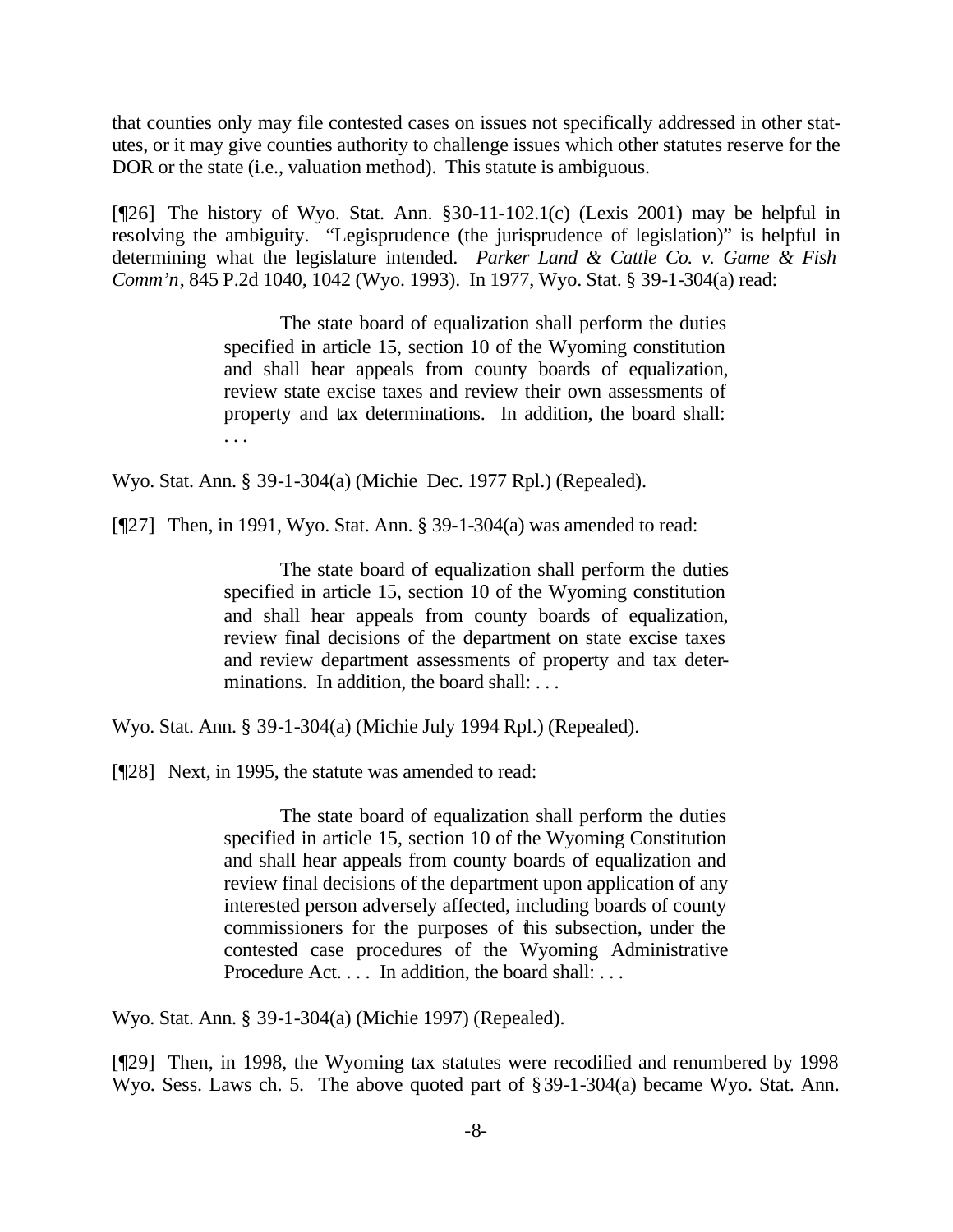§ 39-11-102.1(c), but the wording remained identical. Wyo. Stat. Ann. §39-11-102.1(c) (Michie 1998 Supp.).

[¶30] A basic tenet of statutory construction is that changes in statutes have meaning and that the legislature intended something when it changed a statute. *State Bd. of Equalization v. Cheyenne Newspapers, Inc.*, 611 P.2d 805, 809 (Wyo. 1980). Statutory construction should give meaning to every portion and not render any part meaningless or superfluous. *Id.* at 809. We conclude that by amending Wyo. Stat. Ann. §39-11-102.1(c) in 1995, the legislature intended to grant counties the authority to file contested cases from final decisions of the DOR. Unfortunately, the legislature left intact several statutes which specify only the taxpayer and the Department as having rights to appeal. It did not indicate what decisions could be challenged by the county, or when. It failed to indicate how county appeals fit into the amended return and audit process. By granting counties the right to appeal, the legislature may have effectively eliminated any possibility of settlement of tax disputes under Wyo. Stat. Ann. § 39-11-103(b) (LexisNexis 2001) because, even if a dispute is settled, there is the risk of an appeal by a county. We urge the legislature to remedy these problems by clearly indicating its intent with respect to county appeals of ad valorem taxes and by clearly defining the scope and process for such appeals.

## **V. Scope of Appeal Authority**.

[¶31] Wyo. Stat. Ann. § 39-11-102(c) (LexisNexis 2001) is vague and ambiguous in that it fails to define the scope of a county's authority to appeal. Does it give a county authority to challenge valuation methods? Other statutes clearly give responsibility for valuation methodology to the DOR and taxpayer. Does this statute permit a county to audit a taxpayer? Can such an audit occur before the time to file amended returns expires or before the Department of Audit has completed its work?

[¶32] "Courts may try to determine legislative intent by considering the type of statute being interpreted." *Basin Elec. Power Coop. v. Bowen*, 979 P.2d 503, 509 (Wyo. 1999). "Tax statutes are to be construed in favor of the taxpayer and are not to be extended absent clear intent of the legislature." *Id.* (citing *Chevron, U.S.A., Inc. v. State*, 918 P.2d 980, 985 (Wyo. 1996)).

> In the interpretation of statutes levying taxes it is the established rule not to extend their provisions, by implication, beyond the clear import of the language used, or to enlarge their operations so as to embrace matters not specifically pointed out. In case of doubt they are construed most strongly against the government and in favor of the citizen.

*Chevron, U.S.A., Inc. v. State*, 918 P.2d 980, 984-85 (Wyo. 1996) (citing *Kelsey v. Taft*, 72 Wyo. 210, 219-20, 263 P.2d 135, 138 (1953) (quoting *Gould v. Gould*, 245 U.S. 151, 153, 38 S.Ct. 53, 62 L.Ed. 211 (1917))). The same principles of strict construction apply to statutes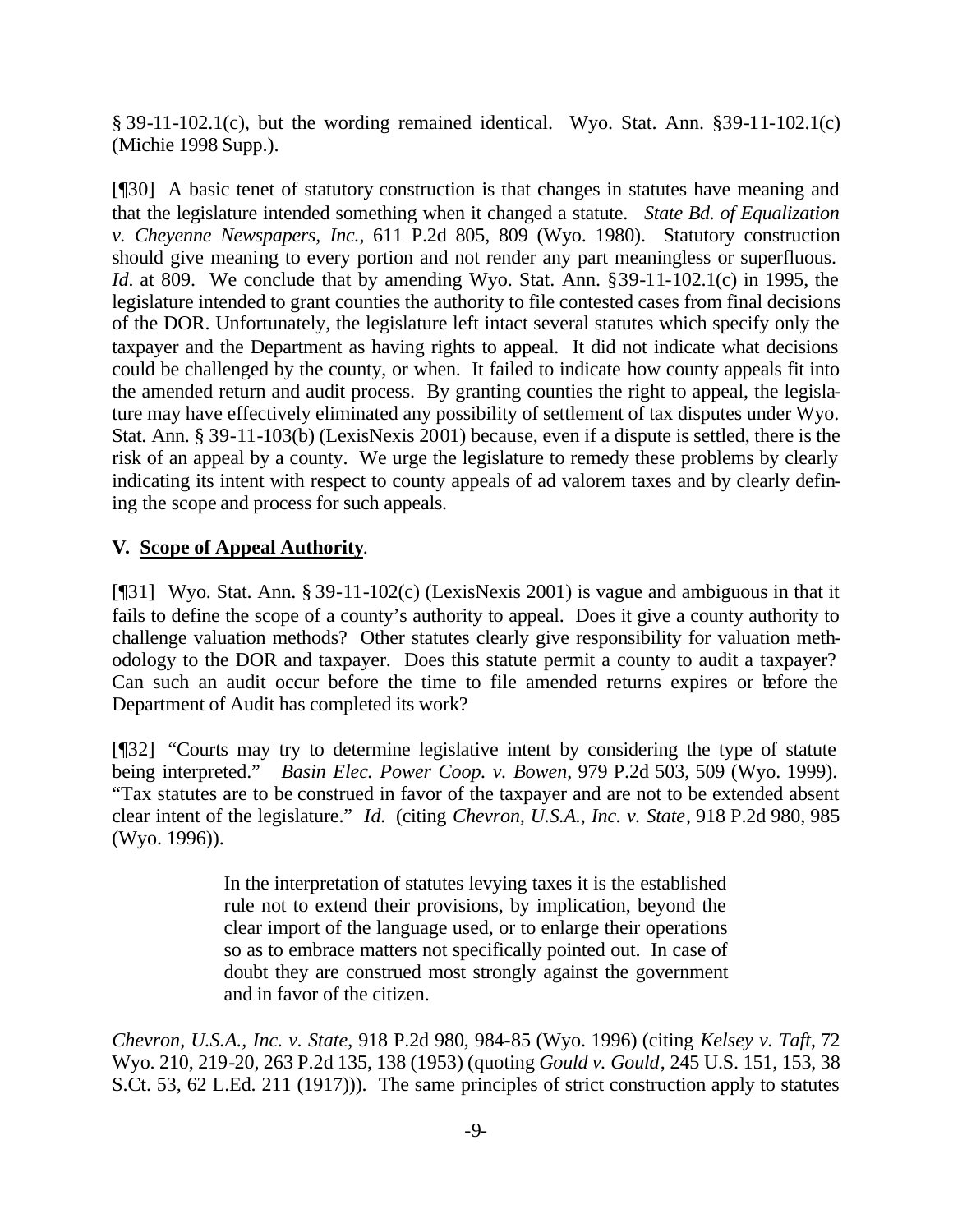which grant authority to political sub-entities. "Since enabling legislation, through which all subordinate governmental instrumentalities must receive their authority, is a grant of sovereign power, it is subject to the usual rule of strict construction applicable to such grants." Norman J. Singer, *Statutes and Statutory Construction* § 64:1 (6<sup>th</sup> ed. 2001 rev.) (footnote omitted). Because § 39-11-102.1(c) (LexisNexis 2001) is both a tax statute and one we are being asked to construe as a delegation of power from the State of Wyoming to the counties, we hold that it is appropriate to strictly construe it.

[¶33] Assuming that the legislature intended to give some degree of authority to counties to appeal in ad valorem tax cases, principles of strict construction require us to conclude that it did not intend the scope of such an appeal to extend into areas specifically addressed in other statutes. Specific statutes control over general statutes involving the same subject. *Thunderbasin Land, Livestock & Inv. Co. v. Laramie County*, 5 P.3d 774, 782 (Wyo. 2000). Consequently, a county's appeal may not challenge valuation methodology. Such appeals are governed by Wyo. Stat. Ann. §39-14-203(b) (LexisNexis 2001). Such an appeal may not challenge an annual value certification, as that matter is addressed by Wyo. Stat. Ann. §§ 39-13-102(n) and 39-14-209(b)(iv) (LexisNexis 2001). The County cannot force an audit of a taxpayer through a contested case, as that responsibility is given to the Departments of Audit and Revenue under Wyo. Stat. Ann. § 39-14-208(b) (LexisNexis 2001). It follows that the County's appeal must be limited in scope to specific errors allegedly committed by the DOR. Such a limited scope is exactly what the district court prescribed in its order on Writ of Review.

# **VI. Final Decision**.

[¶34] Wyo. Stat. Ann. § 39-11-102.1(c) (LexisNexis 2001) states that the SBOE shall review *final decisions*. Here, Sublette County petitioned for review of a value certification. The decision of the DOR in making that value certification is anything but final. The taxpayer still can file an amended return. An audit can occur, and the value or tax can be adjusted over an eight-year period.

[¶35] In *Amoco Production Co. v. State Bd. of Equalization*, 7 P.3d 900 (Wyo. 2000), we held that a letter sent to a taxpayer after an audit constituted a final decision. At that point in time the DOR could do nothing more, and a final decision existed. That is the essential definition of a final administrative decision. It is "one ending the proceedings, leaving nothing further to be accomplished." *MGTC, Inc. v. Public Serv. Comm'n*, 735 P.2d 103, 106 (Wyo. 1987).

[¶36] The annual value certification for ad valorem tax is not a final decision. Much remains to be accomplished in the tax process at that time. It is only after the time for an audit has expired, or an audit is complete, and the DOR has assessed on the basis of the audit (Wyo. Stat. Ann. § 39-14-208(b)(v)(E)) that there is nothing more to be accomplished. Only then has the DOR made a final decision that a county may appeal. Appeals by a county